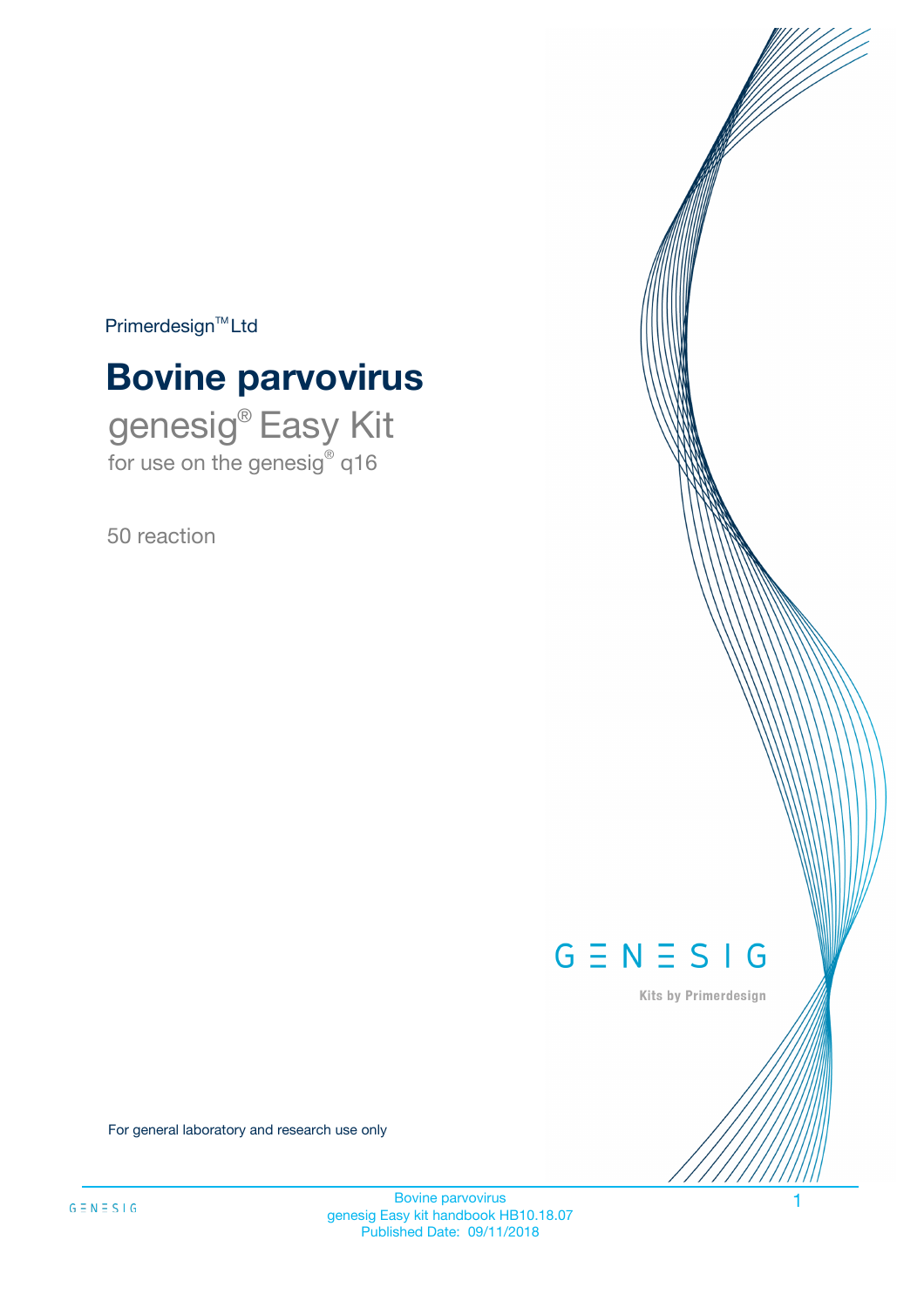# genesig® Easy: at a glance guide

#### **For each DNA test**

| Component              | <b>Volume</b> | Lab-in-a-box pipette |  |
|------------------------|---------------|----------------------|--|
| BPV reaction mix       | $10 \mu$      |                      |  |
| <b>Your DNA sample</b> | $10 \mu$      |                      |  |

#### **For each positive control**

| Component                 | <b>Volume</b>   | Lab-in-a-box pipette |  |
|---------------------------|-----------------|----------------------|--|
| <b>BPV</b> reaction mix   | 10 <sub>µ</sub> |                      |  |
| Positive control template | $10 \mu$        |                      |  |

#### **For each negative control**

| Component        | <b>Volume</b>   | Lab-in-a-box pipette |  |
|------------------|-----------------|----------------------|--|
| BPV reaction mix | 10 <sub>µ</sub> |                      |  |
| <u>Water</u>     | 10 <sub>µ</sub> |                      |  |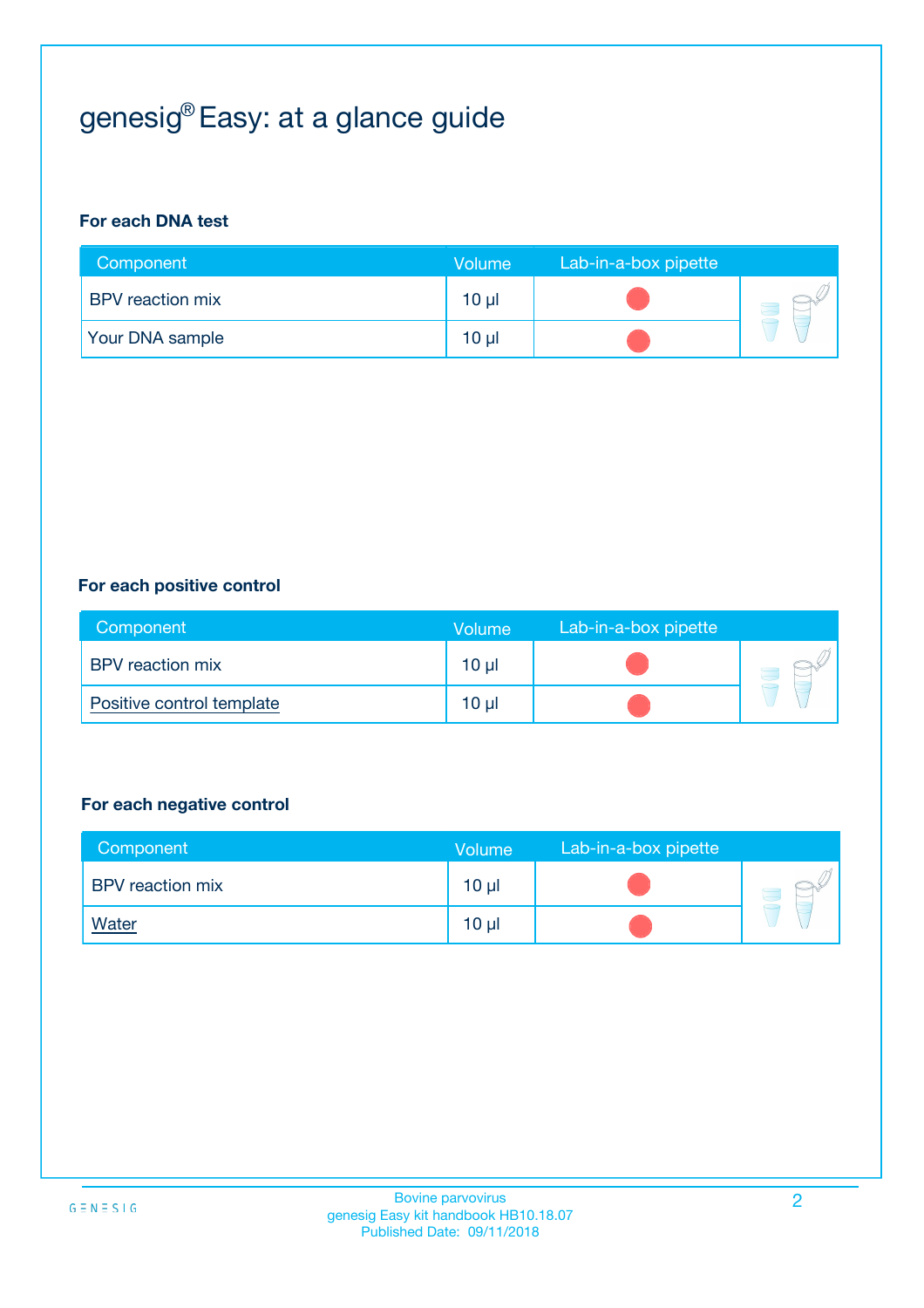# Kit Contents



## Reagents and equipment to be supplied by the user

#### **genesig® q16 instrument**

#### **genesig® Easy Extraction Kit**

This kit is designed to work well with all processes that yield high quality RNA and DNA but the genesig Easy extraction method is recommended for ease of use.

#### **genesig® Lab-In-A-Box**

The genesig Lab-In-A-Box contains all of the pipettes, tips and racks that you will need to use a genesig Easy kit. Alternatively if you already have these components and equipment these can be used instead.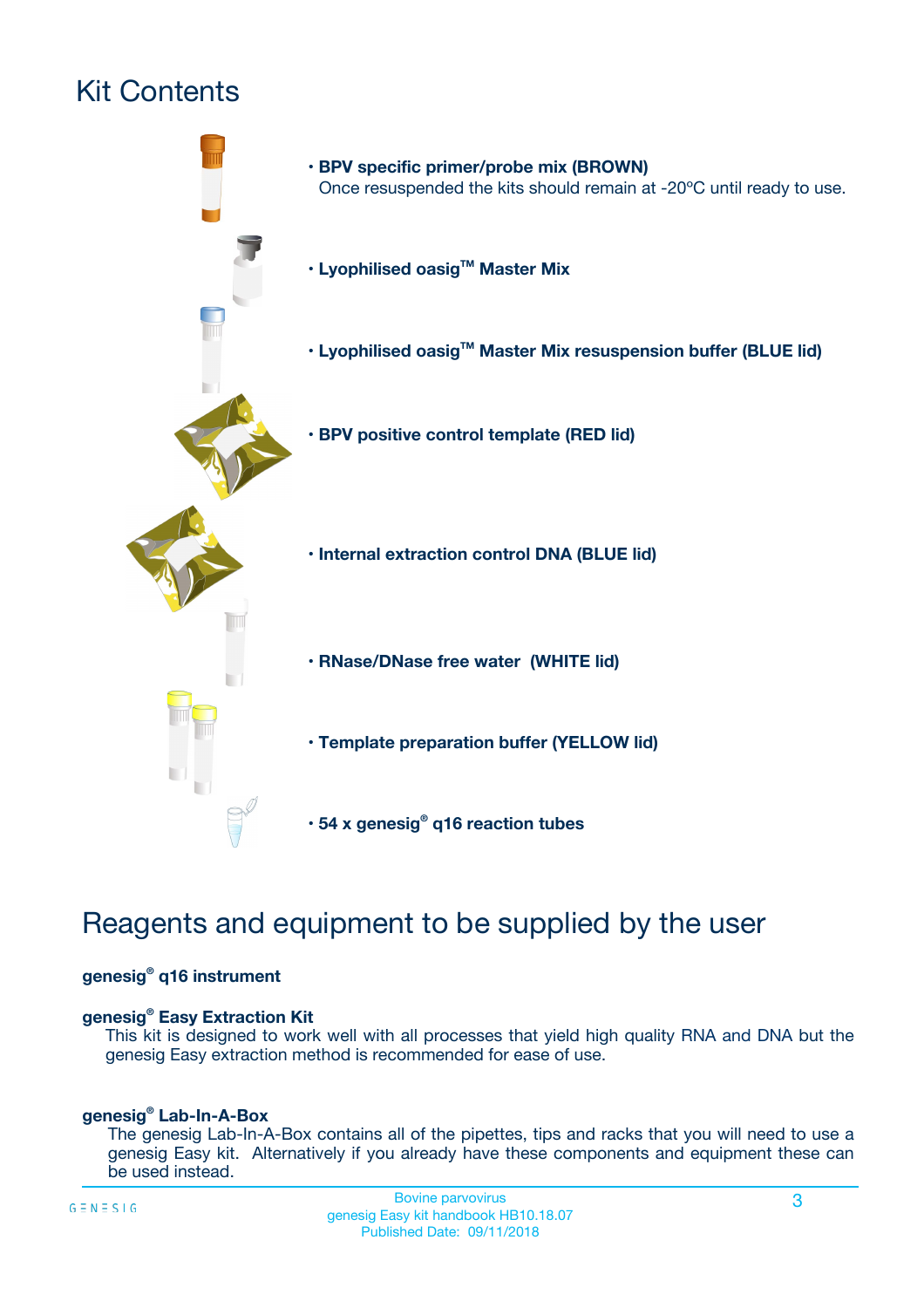## Step-by-step guide

### 1. Create your reaction mix



Use the blue pipette to transfer 500µl**\*** of the oasig Master Mix resuspension buffer into the tube of lyophilised oasig Master Mix and mix well by gently swirling. Then transfer all of that master mix into the brown tube labelled BPV primers/probe.

**\***Transfering 525µl of the oasig Master Mix resuspension buffer to your oasig Master Mix (instead of the 500µl recommended above) will enable you to take full advantage of the 50 reactions by accounting for volume losses during pipetting. In order to do so with the genesig Easy fixed volume pipettes use 1x blue, 2x red and 1x grey pipettes to make the total volume. Please be assured that this will not adversely affect the efficiency of the test.

Cap and shake tube to mix. A thorough shake is essential to ensure that all components are resuspended. **Failure to mix well can produce poor kit performance.**

Leave to stand for 5 minutes. Now your reaction mix is ready to use.

Store the reaction mix in the freezer from hereon.

#### Top tip

- Ensure that the reaction mix is mixed thoroughly before each use by shaking.
- **•** Once resuspended do not expose genesig Easy kit to temperatures above -20°C for longer than 30 minutes at a time.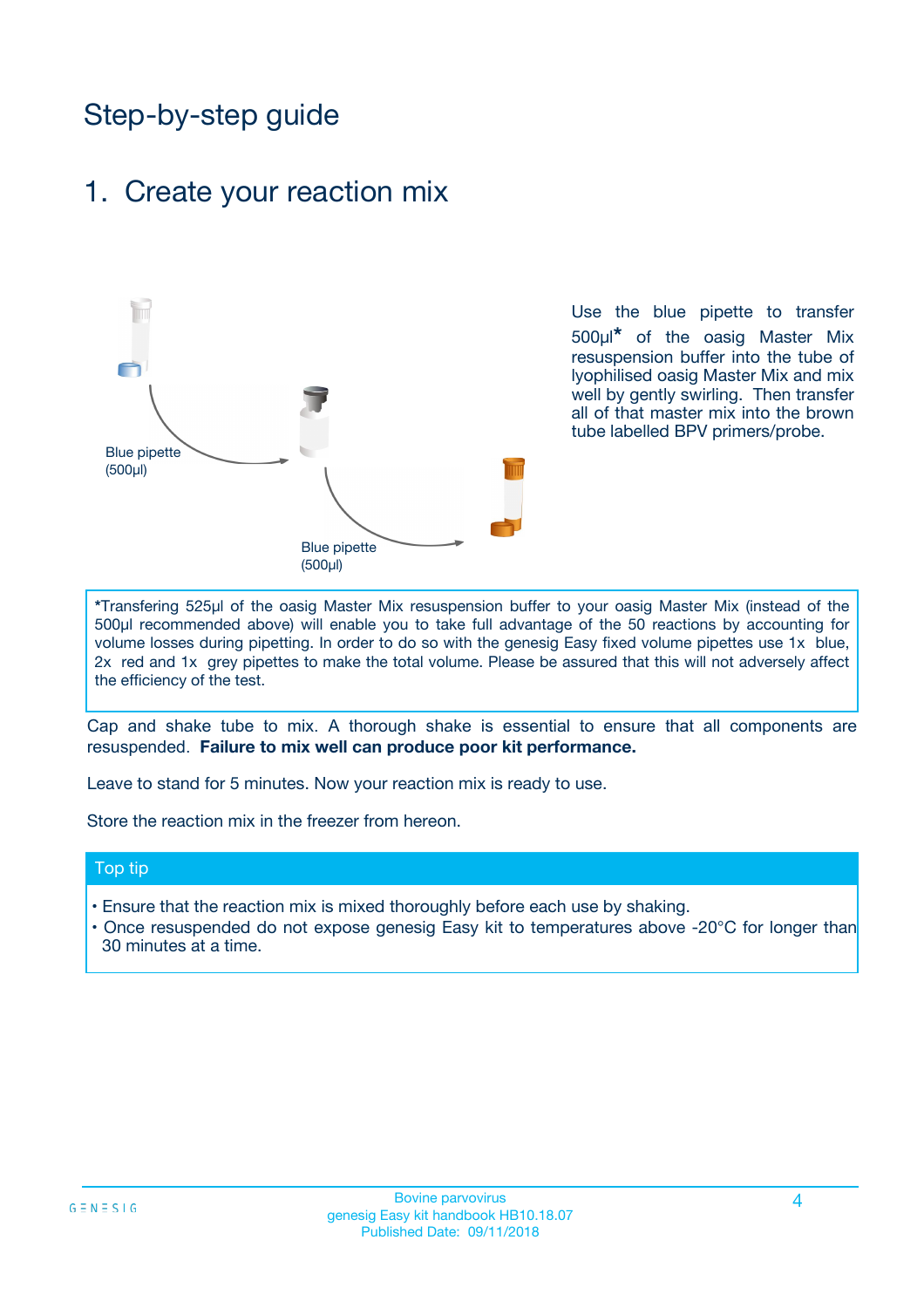# 2. Internal extraction control



Use the blue pipette to transfer 1000µl (2 x 500µl) of template preparation buffer into the Internal Extraction Control DNA tube. Cap and shake tube to mix.

Your kit contains Internal Extraction Control DNA. This is added to your biological sample at the beginning of the DNA extraction process. It is extracted along with the DNA from your target of interest. The q16 will detect the presence of this Internal Extraction Control DNA at the same time as your target. This is the ideal way to show that your DNA extraction process has been **successful.** 

#### **If you are using an alternative extraction kit:**

Use the red pipette to transfer 10µl of Internal Extraction Control DNA to your sample **after** the lysis buffer has been added then follow the rest of the extraction protocol.

#### **If you are using samples that have already been extracted:**

Use the grey pipette to transfer 5µl of Internal Extraction Control DNA to your extracted sample.

### 3. Add reaction mix to all reaction tubes



For every reaction to be run, use the red pipette to add 10µl of your BPV reaction mix to every tube.

#### Top tip

- Always pipette the reaction mix directly into the bottom of the tube.
- You can label the tube lids to aid your reaction setup but avoid labelling tube sides.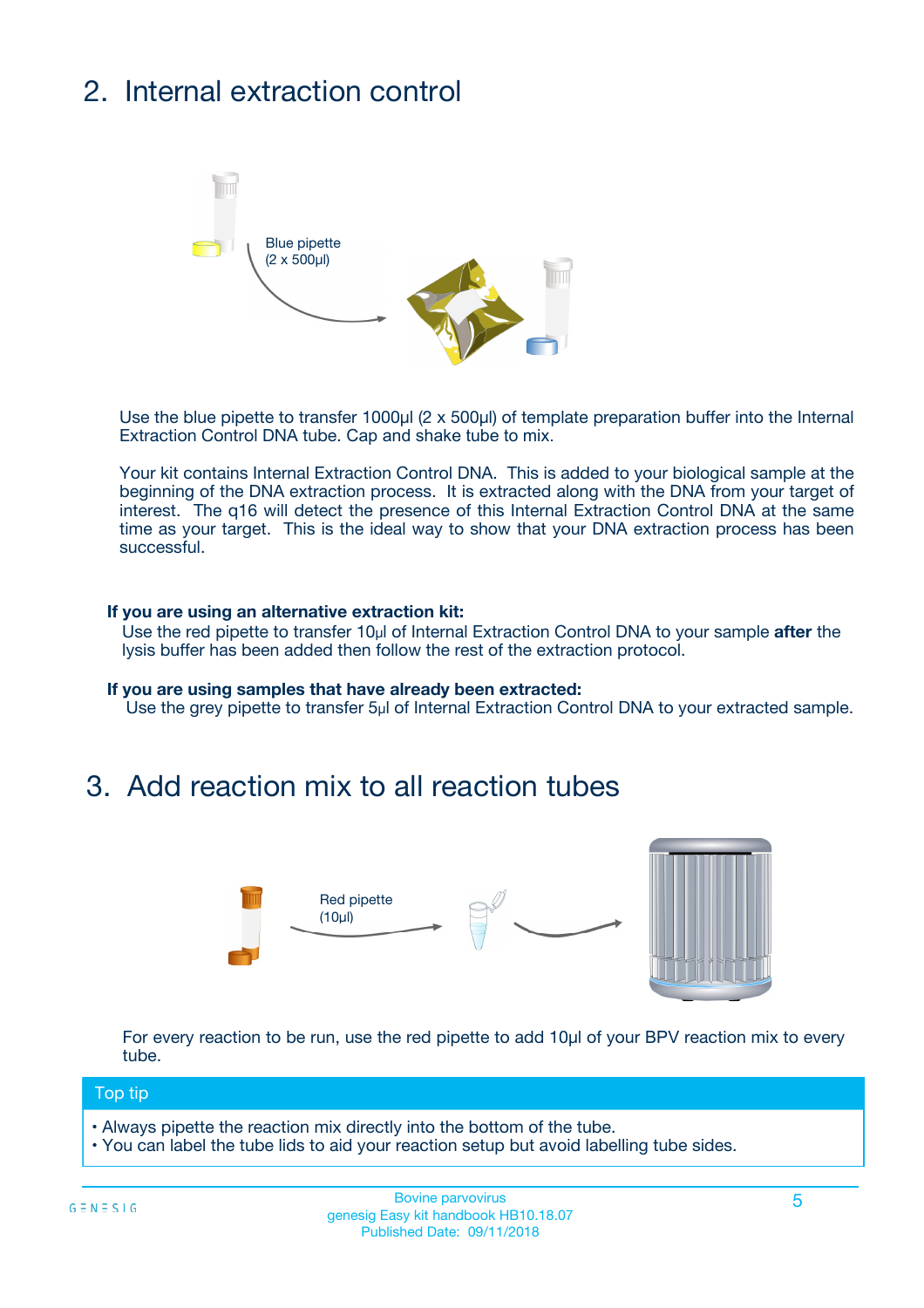### 4. Negative control



For each test you will require a negative control. Instead of DNA, water is used. This sample should typically prove negative thus proving that all of your positive samples really are positive.

To create a negative control reaction simply use the red pipette to add 10µl of the water to the required reaction tubes. Close these tubes after adding the water.

Because some genesig kit targets are common in the environment you may occasionally see a "late" signal in the negative control. The q16 software will take this into account accordingly.

#### Top tip

**•** Always add the water to the side of the tube to reduce the introduction of bubbles.

### 5. Set up a test



For each sample you wish to analyse, use the red pipette to add 10µl of your DNA sample to the required reaction tubes. Close these tubes after adding the sample. Always change pipette tips between samples.

#### Top tip

**•** Always add the DNA sample to the side of the tube to reduce the introduction of bubbles.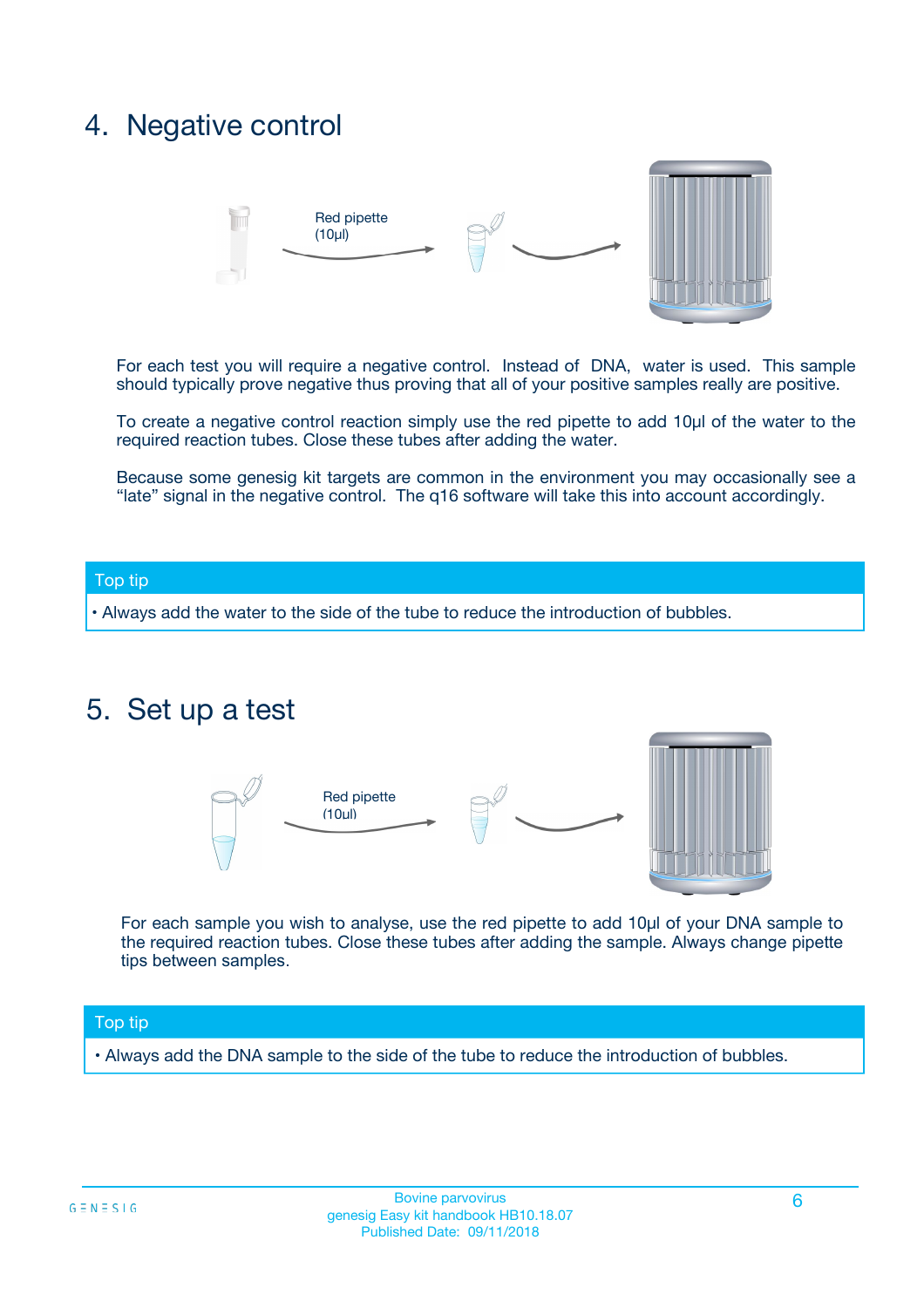### 6. Positive control



Use the blue pipette to transfer 1000µl (2 x 500µl) of template preparation buffer into the positive control template tube. Cap and shake tube to mix.

Each time you run a test you will require a positive control. This is a small portion of DNA from your target of interest. It serves two purposes:

1. It will always test positive so it shows that everything is working as it should be.

2. The q16 software knows how much DNA is present in the positive control. So it can automatically compare your sample of interest with the positive control to calculate the amount of target DNA in your sample.

To create a positive control reaction, simply use 10µl of the positive control instead of your DNA sample.



Take great care when setting up your positive control. The positive control template has the potential to give you a false positive signal in your other samples. Set positive controls up last after all other sample tubes are closed. Always change pipette tips between samples. You may even choose to set up positive controls in a separate room.

#### Top tip

**•** Always add the positive control to the side of the tube to reduce the introduction of bubbles.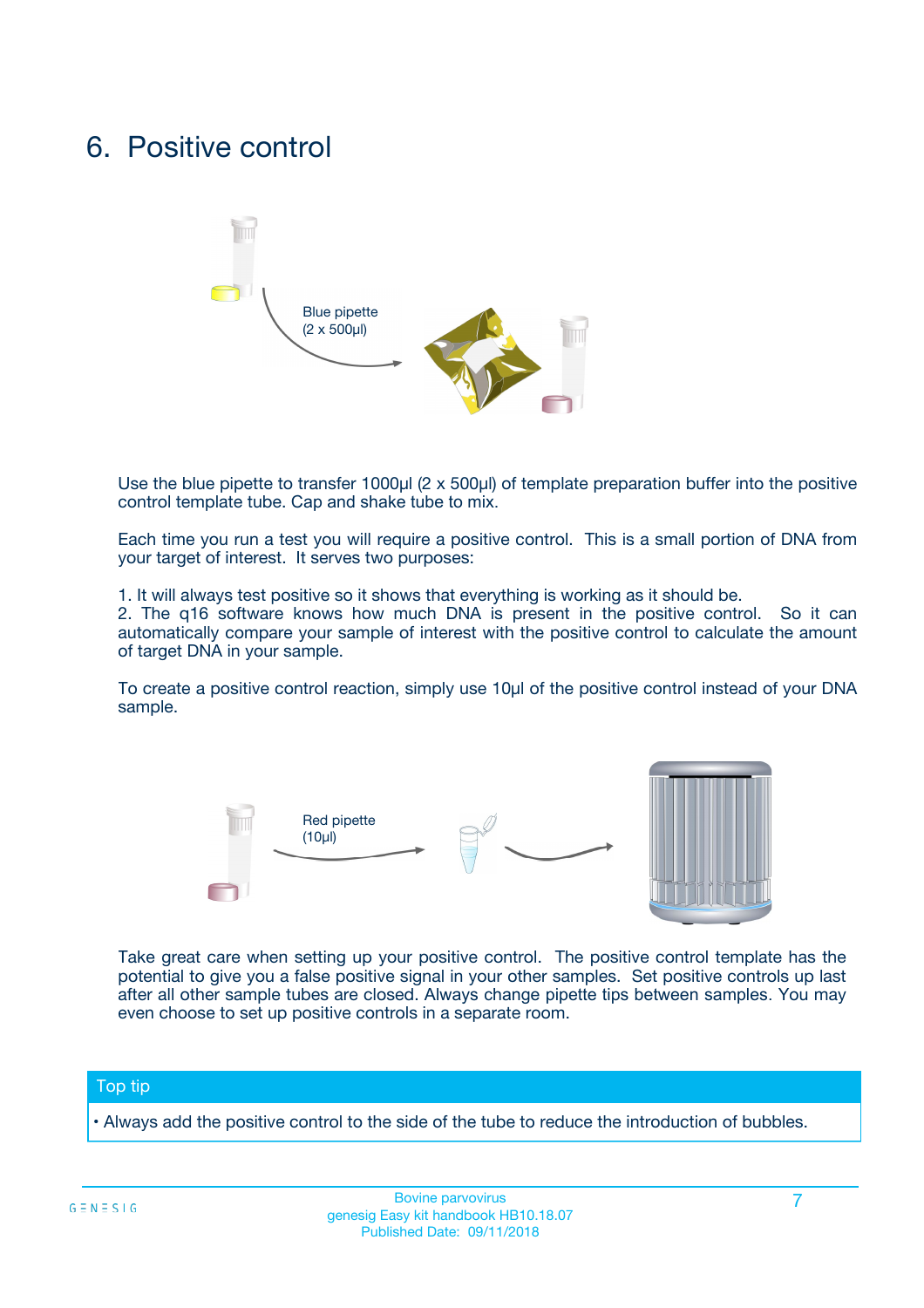# 7. Running the test

Place the tubes into the correct positions in your q16 as defined by the software, this may include positioning of empty tubes to ensure that the q16 lid is balanced. The run can then be started.

| qenesig q16 PCR software - 1.2                                               |                                   | $\Box$                                                                                          |
|------------------------------------------------------------------------------|-----------------------------------|-------------------------------------------------------------------------------------------------|
| $\vert \cdot \vert$<br>Unsaved (New Experiment 2<br><b>Open Experiments:</b> | <b>D</b> Open<br>R <sub>New</sub> | Save<br>Save As<br><b>C</b> Close<br><b>&amp; Configuration</b><br>$G \equiv N \equiv S \mid G$ |
| <b>Setup</b><br><b>Results</b><br>Stages:                                    |                                   |                                                                                                 |
| <b>Notes</b>                                                                 | <b>Samples</b>                    | <b>Tests</b>                                                                                    |
| <b>Name and Details</b>                                                      | Name<br>Color                     | Note<br>Color<br>Note<br>Name                                                                   |
| New Experiment 2017-10-26 11:06                                              | Sample 1                          | ÷<br>条<br>Test 1                                                                                |
| Kit type: genesig® Easy Target Detection kit                                 | Sample 2                          |                                                                                                 |
| Instrument Id.:                                                              | Sample 3                          | $\qquad \qquad \blacksquare$<br>$\qquad \qquad \blacksquare$                                    |
| <b>Run Completion Time:</b>                                                  | Sample 4                          |                                                                                                 |
| <b>Notes</b><br><b>A</b><br>$\overline{\mathbf v}$                           | Sample 5                          | ♦<br>4<br>÷<br>₩                                                                                |
| <b>Well Contents</b>                                                         |                                   | <b>Run</b>                                                                                      |
| Pos.<br>Test                                                                 | Sample                            | <b>Run Status</b>                                                                               |
| Test 1<br>$\blacktriangleleft$                                               | Negative Control                  | $\blacktriangle$                                                                                |
| $\overline{2}$<br>Test 1                                                     | <b>Positive Control</b>           |                                                                                                 |
| $\overline{\mathbf{3}}$<br>Test 1                                            | Sample 1                          | Show full log                                                                                   |
| Test 1<br>4                                                                  | Sample 2                          |                                                                                                 |
| 5<br>Test 1                                                                  | Sample 3                          | <b>Run Control</b>                                                                              |
| Test 1<br>6                                                                  | Sample 4                          |                                                                                                 |
| $\overline{7}$<br>Test 1                                                     | Sample 5                          |                                                                                                 |
| 8                                                                            |                                   | $\triangleright$ Start Run<br>Abort Run                                                         |
| <b>JOD FURTY TUDE TO BUILDED IN</b>                                          |                                   | $\overline{\mathbf{v}}$                                                                         |

#### Top tip

- Before loading tubes into the q16, check for bubbles! Flick the bottom of the tubes to remove any bubbles that may have formed during the test setup.
- Apply centrifugal force with a sharp wrist action to ensure all solution is at the bottom of the reaction tube.
- When repeating a test you can use a previous file as a template by clicking 'open' then selecting File name > Files of Type > Experiment file as template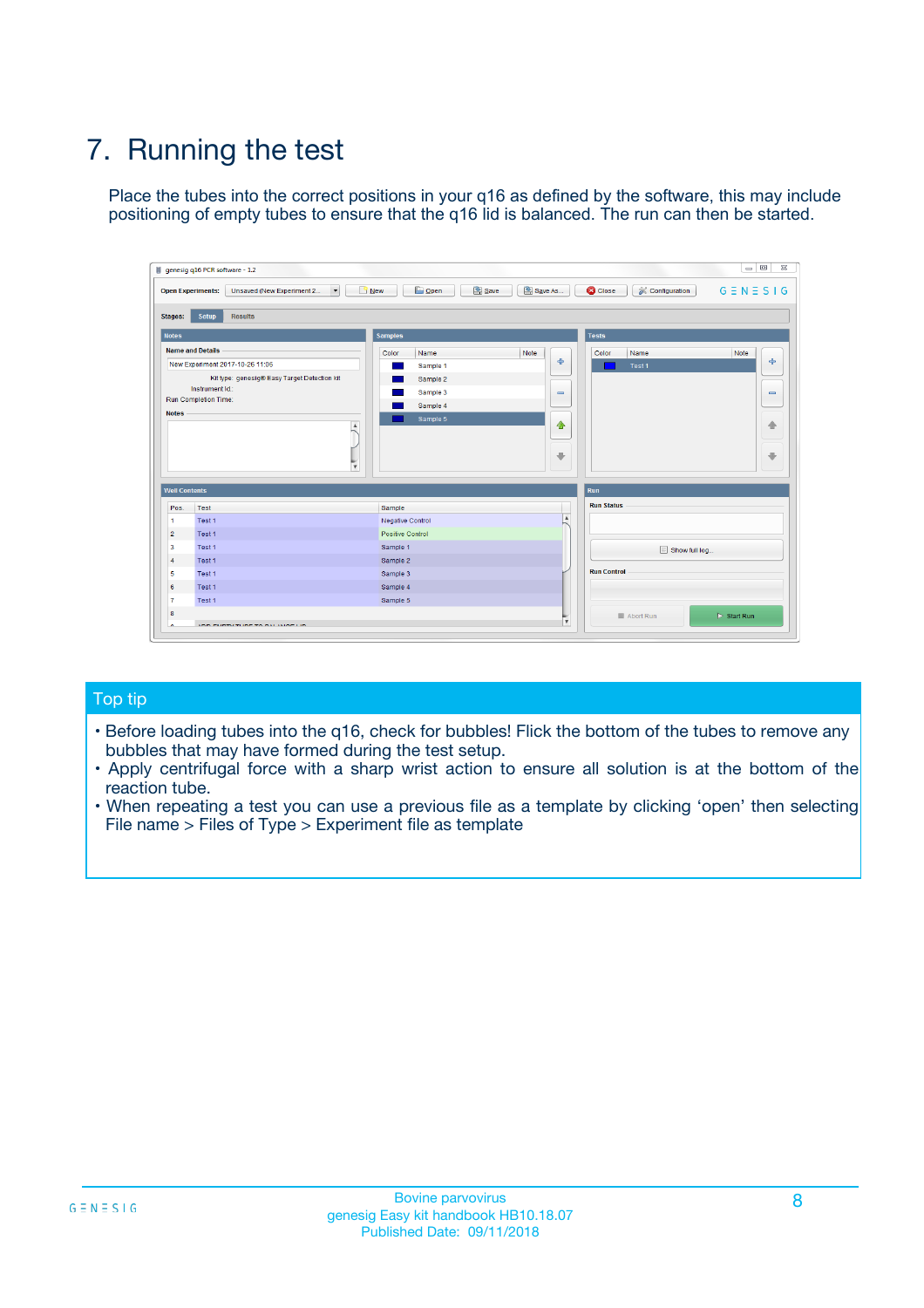## What do my results mean?

Analysis of your data is carried out automatically by the genesig q16. The following information is designed to help you fully understand a result or to troubleshoot:

### "Positive"

#### **Explanation**

Your sample has produced a positive result. Your target of interest is present and you can use the reported quantity.

"Negative"

#### **Explanation**

Your sample has produced a negative result. The target is not present in your sample.

### "Test contaminated"

#### **Explanation**

The Negative Control should be completely free of any DNA. If you see this error message it means that at some point during the setup, the Negative Control has been contaminated with DNA and has given a positive signal. This contamination has invalidated the test. The Positive Control and your test samples are both possible sources of contaminating DNA. The genesig q16 reaction tubes from previous runs will also contain very high amounts of DNA so it is important that these are carefully disposed of after the run is completed and NEVER OPENED. It may be the case that your kits have become contaminated which will lead to the same problem occurring repeatedly.

#### **Solutions**

1. Clean your working area using a commercial DNA remover solution to ensure the area is DNA free at the start of your run and re-run the test

2. If the problem persists then the kit has become contaminated and it will have to be discarded and replaced with a new kit. When you open the new kit, run a simple test to show that changing the kit has solved the problem. Prepare a test which includes only the Positive Control, the Negative Control and one 'mock sample'. For the 'mock sample' add water instead of any sample DNA. The result for the Negative Control and the mock sample should be negative indicating that contamination is no longer present.

#### **Preventive action**

An ideal lab set-up has a 'Clean area' where the test reagents are prepared and a 'sample area' where DNA samples and the Positive Control template are handled. The best workflow involves setting up all the test components (excluding the positive control template) in the clean area and then moving the tests to the sample area for sample and Positive Control addition. If this method is followed then the kit components are always kept away from possible sources of contamination. For extra security the Negative Control can be completely prepared and sealed in the clean area. All work areas should be decontaminated regularly with DNA remover.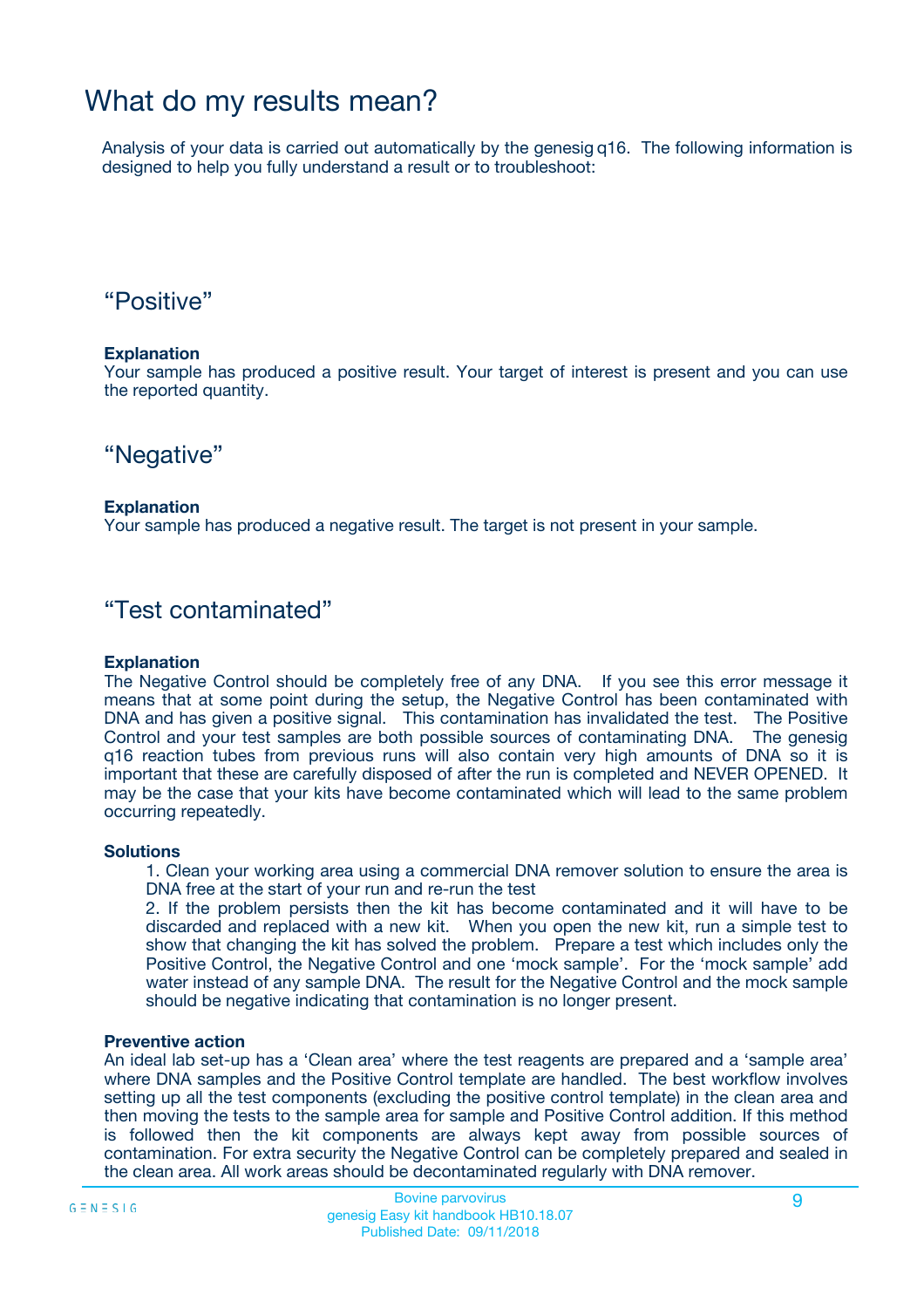### "Sample preparation failed"

#### **Explanation**

The test has failed because the quality of the sample was not high enough. The Internal Extraction Control component identifies whether the sample has been prepared correctly and is of suitable quality. This error message means that this quality control test has failed and the sample quality is not high enough for analysis.

#### **Solutions**

1. Check the sample preparation protocol for any user errors then repeat.

2. Poor quality samples can result from overloading the sample preparation protocol with too much starting material. Try reducing the amount of starting material then repeat.

3. Failing to add the Internal extraction Control DNA to your sample during the sample preparation protocol can also lead to a reported result of "sample preparation failed". Ensure that this step has not been overlooked or forgotten. If your samples are derived from an archive store or from a process separate from your genesig Easy extraction kit; you must add 5µl of Internal Extraction Control DNA into each 0.5ml of your sample to make it suitable for use on the q16.

### "Positive result, poor quality sample"

#### **Explanation**

The test is positive so if you are only interested in obtaining a 'present or absent' answer for your sample then your result is reliable. However, the test contains an Internal Extraction Control component that identifies if the sample is of high quality. This quality control test has failed and the sample is not therefore of high enough quality to accurately calculate the exact copy number of DNA present. If you require quantitative information for your sample then proceed with the solutions below.

#### **Solution**

For appropriate solutions, read the "Sample preparation failed" section of this handbook.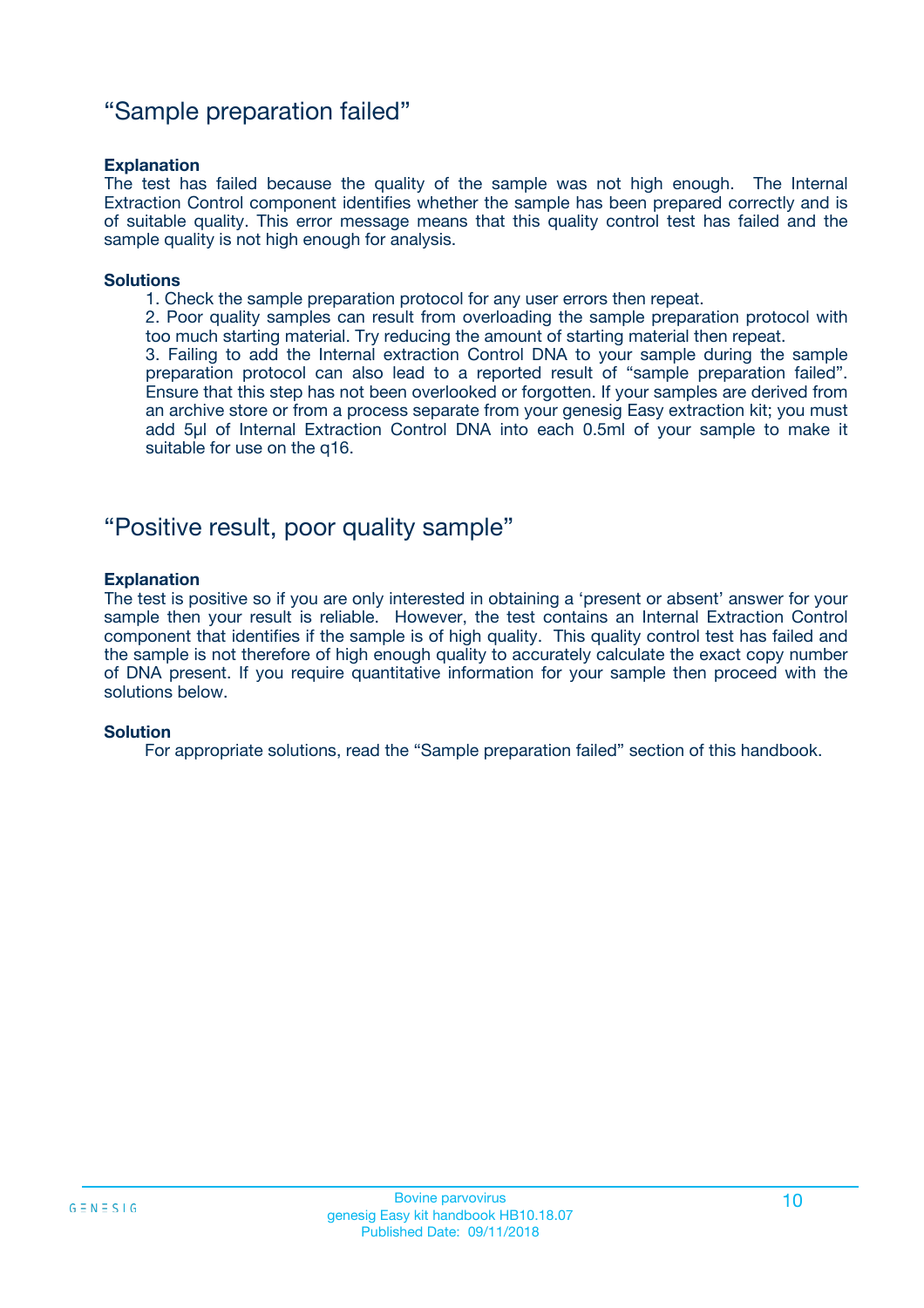### "Test failed"

#### **Explanation**

The test has failed because the Positive Control has not worked. The Positive Control is present to show that all aspects of the test are working correctly together. When this control test fails, the test as a whole is invalidated. This finding indicates that a problem has occurred in the reaction set-up part of the experiment and has nothing to do with sample preparation.

#### **Solutions**

- 1. Check the entire workflow and test set-up to look for any user errors, then repeat the test e.g. have the right colour pipettes and solutions been used with the correct tubes?
- 2. Ensure the positive and negative controls are inserted into the correct wells of your q16.

3. A component of the test may have 'gone off' due to handing errors, incorrect storage or exceeding the shelf life. When you open a new kit, run a simple test to show that changing the kit has solved the problem. Prepare a test which includes only the Positive Control, the Negative Control and one 'mock sample'. For the 'mock sample' add internal control template instead of any sample DNA. If the Positive Control works, the mock sample will now be called as a negative result.

### "Test failed and is contaminated"

#### **Explanation**

The Positive Control is indicating test failure, and the Negative Control is indicating test contamination. Please read the "Test Failed" and "Test contamination" sections of this technical support handbook for a further explanation.

#### **Solution**

For appropriate solutions, read both the "Test failed" and "Test contaminated" sections of this handbook.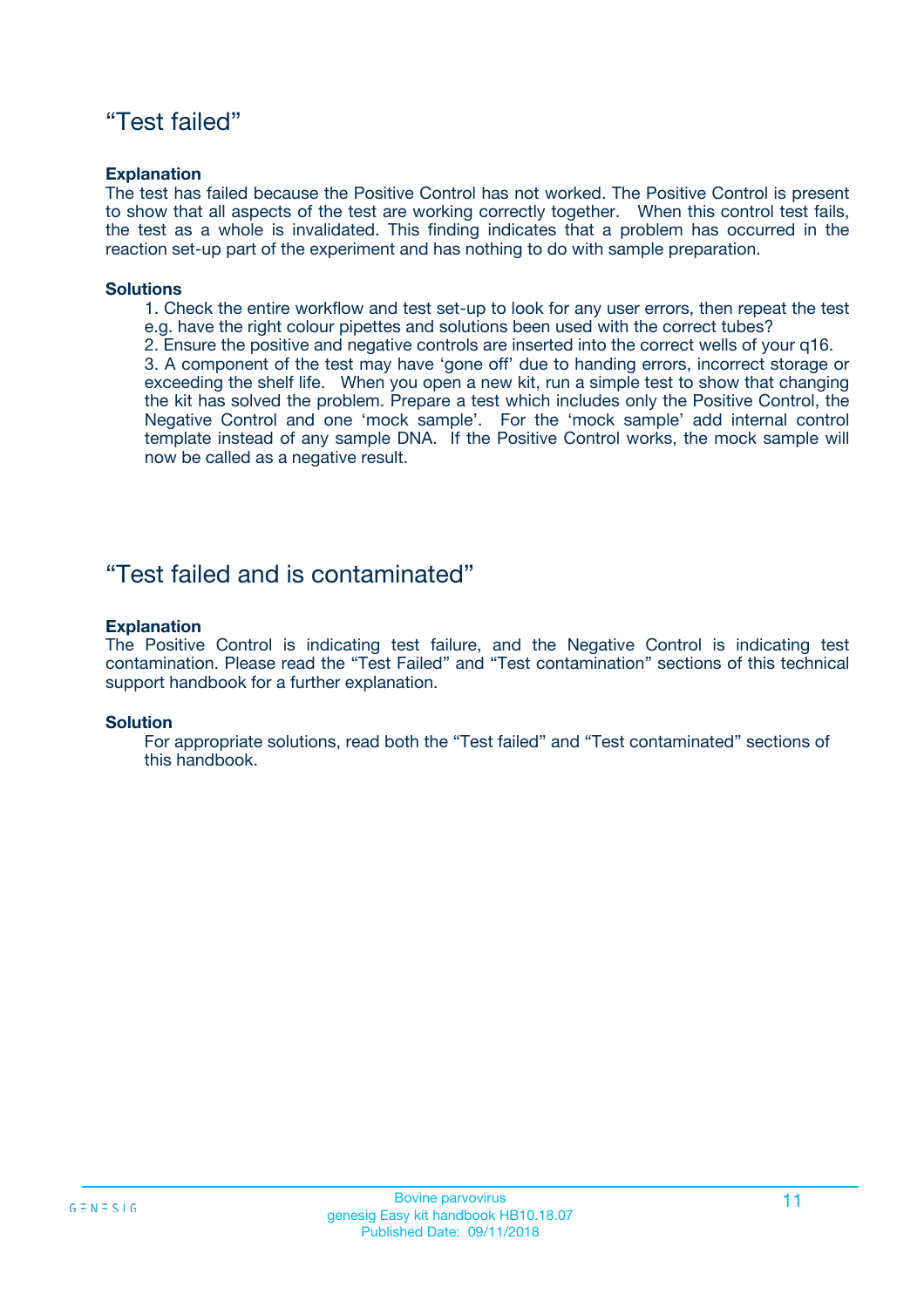## Bovine parvovirus

Bovine parvovirus (BPV), (sometimes referred to as Haemadsorbing Enteric Virus or HADEN) is a member of the parvivirus group, subgroup Parvoirinae in the genus Bocavirus with three significant sub-species: BPV1, 2 and 3.

Parvoviruses are small, approx. 28μM diameter spheroid non-enveloped virus with a capsomeric structure containing a single-stranded DNA genome of approximately 5 kb.

The family Parvoviridae includes the subfamily Parvovirinae, members of which infect vertebrates, and the subfamily Densovirinae, members of which infect invertebrates. Five genera of the subfamily Parvovirinae are recognised; Amdovirus, Bocavirus, Dependovirus, Erythrovirusand Parvovirus. Dependent on host, immune status, and specific parvovirus species, typical clinical manifestations of parvovirus infection may range from subclinical infection to severe diseases, including spontaneous abortion, chronic immune complex disease, enteritis, hepatitis and myocarditis.

BPV most commonly causes diarrhoea in neonatal calves, and respiratory and reproductive disease in adult cattle. The distribution of the virus is worldwide. Transmission is both vertical (via the placental route) and horizontal (Faecal-oral route). The virus is very resistant to chemical and physical challenges. E.g. both ethyl ether and sodium desoxycbolate do nothing to affect it. Additionally 5-iodo-2'-deoxyuridine does not inhibit viral growth. BPV is robust enough to withstand moderate exposure to strong acids (pH2.0 for 30 minutes) and heating. Only cattle are naturally infected. Pigs develop antibodies after ingestion of BPV but develop no clinical signs.

Like members of the genera Erythrovirus and Amdovirus , the Bocavirus BPV has a single promoter at its left-hand end and uses both an internal and distal polyadenylation site. However, the alternative RNA processing strategy used by BPV generates a transcription profile that is different from that of other characterized parvoviruses.

Diarrhoea is often the only clinical sign in neonatal calves, although respiratory signs such as coughing, dyspnoea and nasal discharge also can occur.

Reproductive infection causes spontaneous abortion or the birth of weak or stillborn calves. Aborted fetuses are oedematous and have increased pleural and peritoneal fluid. Immunofluorescence (IF) can be used to detect the virus in fetal organs. Post-mortem examination of infected calves should show intestinal lesions.

The clinical signs of BPV may be made worse by concurrent GI infections.

Treatment consists of a 2 dose vaccination administered at intervals before calving.

Diagnosis in vivo is carried out via Fluorescent Antibody Test (FAT) or PCR. Nucleic acid testing via real-time PCR remains the most rapid and reliable way of detecting BPV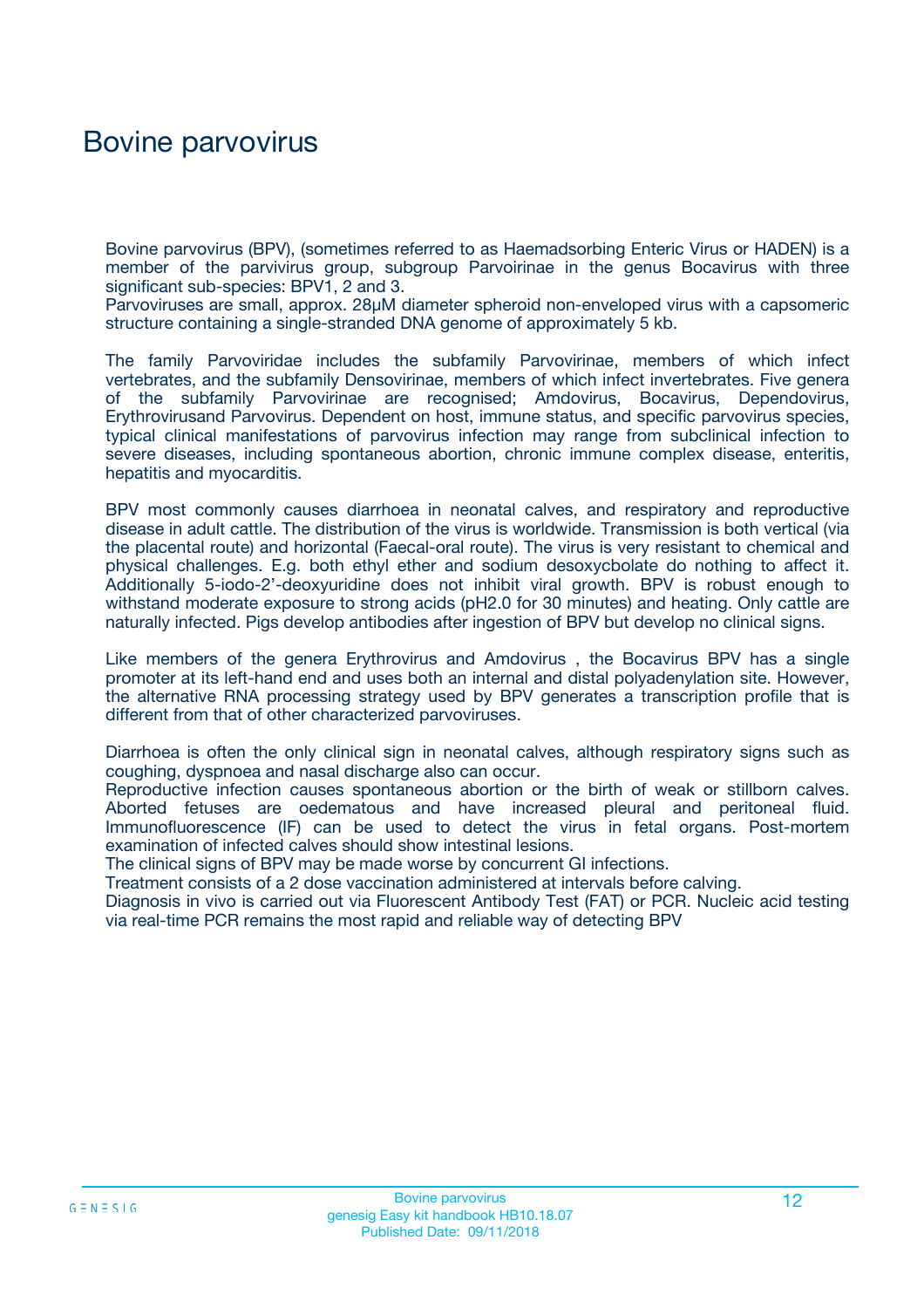## **Specificity**

The Primerdesign genesig Kit for Bovine parvovirus (BPV) genomes is designed for the in vitro quantification of BPV genomes. The kit is designed to have a broad detection profile. Specifically, the primers represent 100% homology with over 95% of the NCBI database reference sequences available at the time of design.

The dynamics of genetic variation means that new sequence information may become available after the initial design. Primerdesign periodically reviews the detection profiles of our kits and when required releases new versions.

If you require further information, or have a specific question about the detection profile of this kit then please send an e.mail to enquiry@primerdesign.co.uk and our bioinformatics team will answer your question.